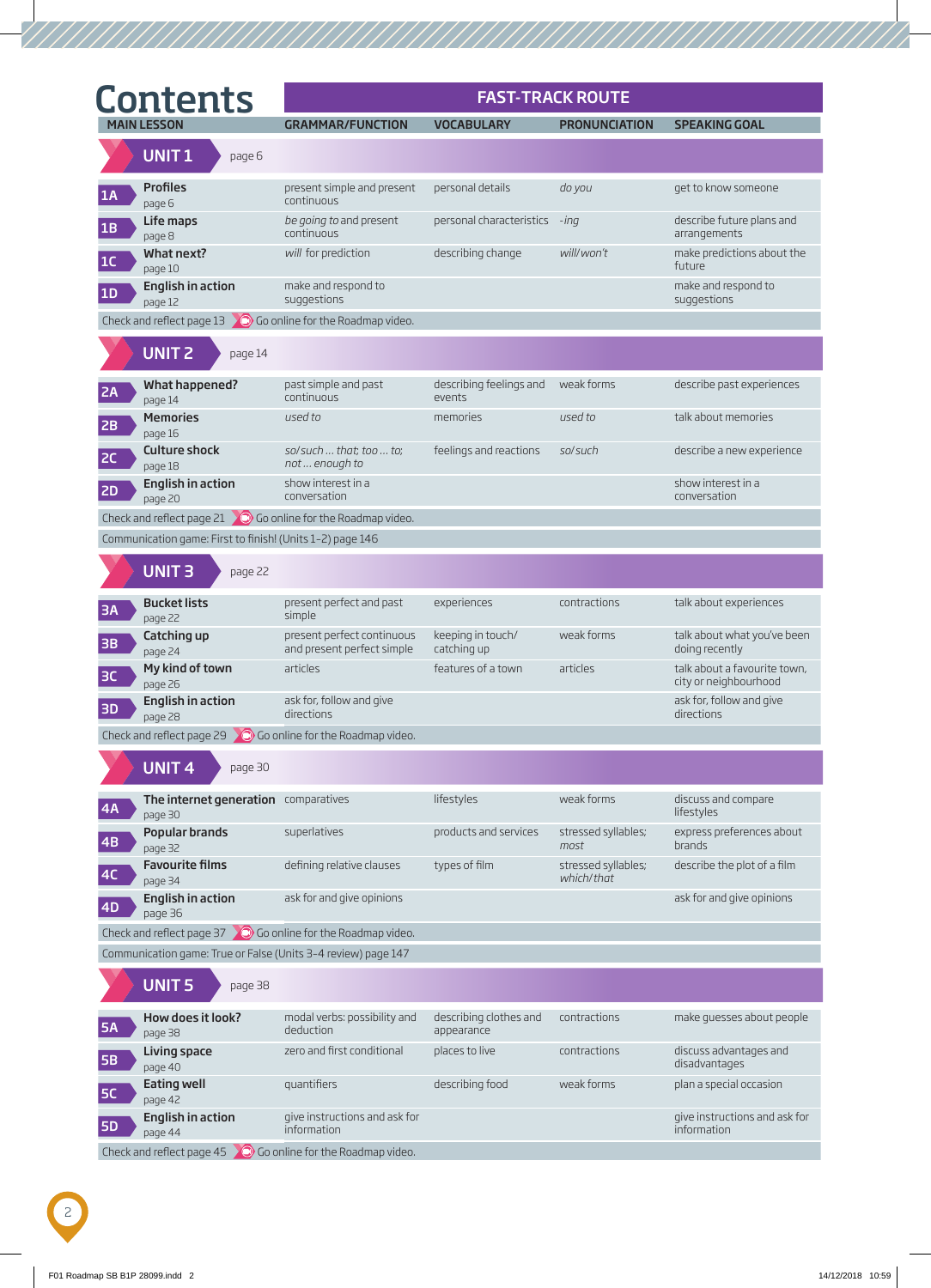# EXTENDED ROUTE

### MAIN DEVELOP YOUR SKILLS LESSON GOAL GOAL FOCUS

| 1A Develop your reading   |
|---------------------------|
| page 86                   |
| 1B Develop your writing   |
| page 87                   |
| 1C Develop your listening |
| page 88                   |

understand an article write a job application using paragraphs in a job understand a podcast recognising positive and

reading for general<br>understanding application negative attitudes



| reading for specific information<br>understand a news story<br>2A Develop your reading |
|----------------------------------------------------------------------------------------|
| page 89                                                                                |
| 2B Develop your writing<br>writing paragraphs<br>write an essay                        |
| page 90                                                                                |
| understand an interview<br>understanding linkers<br>2C Develop your listening          |
| page 91                                                                                |
|                                                                                        |

| 3A Develop your reading   | understand adverts        | recognising similar ideas   |
|---------------------------|---------------------------|-----------------------------|
| page 92                   |                           |                             |
| 3B Develop your listening | understand a conversation | understanding discourse     |
| page 93                   |                           | markers                     |
| 3C Develop your writing   | write a guide             | planning a piece of writing |
| page 94                   |                           |                             |

4A Develop your listening page 95 4B Develop your writing page 96 4C Develop your reading page 97

understand a radio programme write a biography using linkers understand a magazine article

predicting information understanding paragraph

structure



| using informal words and<br>write a personal email<br>5A Develop your writing<br>expressions<br>page 98<br>5B Develop your reading | page 99<br>5C Develop your listening<br>page 100            |  |
|------------------------------------------------------------------------------------------------------------------------------------|-------------------------------------------------------------|--|
|                                                                                                                                    | understand announcements listening for specific information |  |
| understand a factual article guessing unknown words                                                                                |                                                             |  |
|                                                                                                                                    |                                                             |  |
|                                                                                                                                    |                                                             |  |
|                                                                                                                                    |                                                             |  |
|                                                                                                                                    |                                                             |  |
|                                                                                                                                    |                                                             |  |



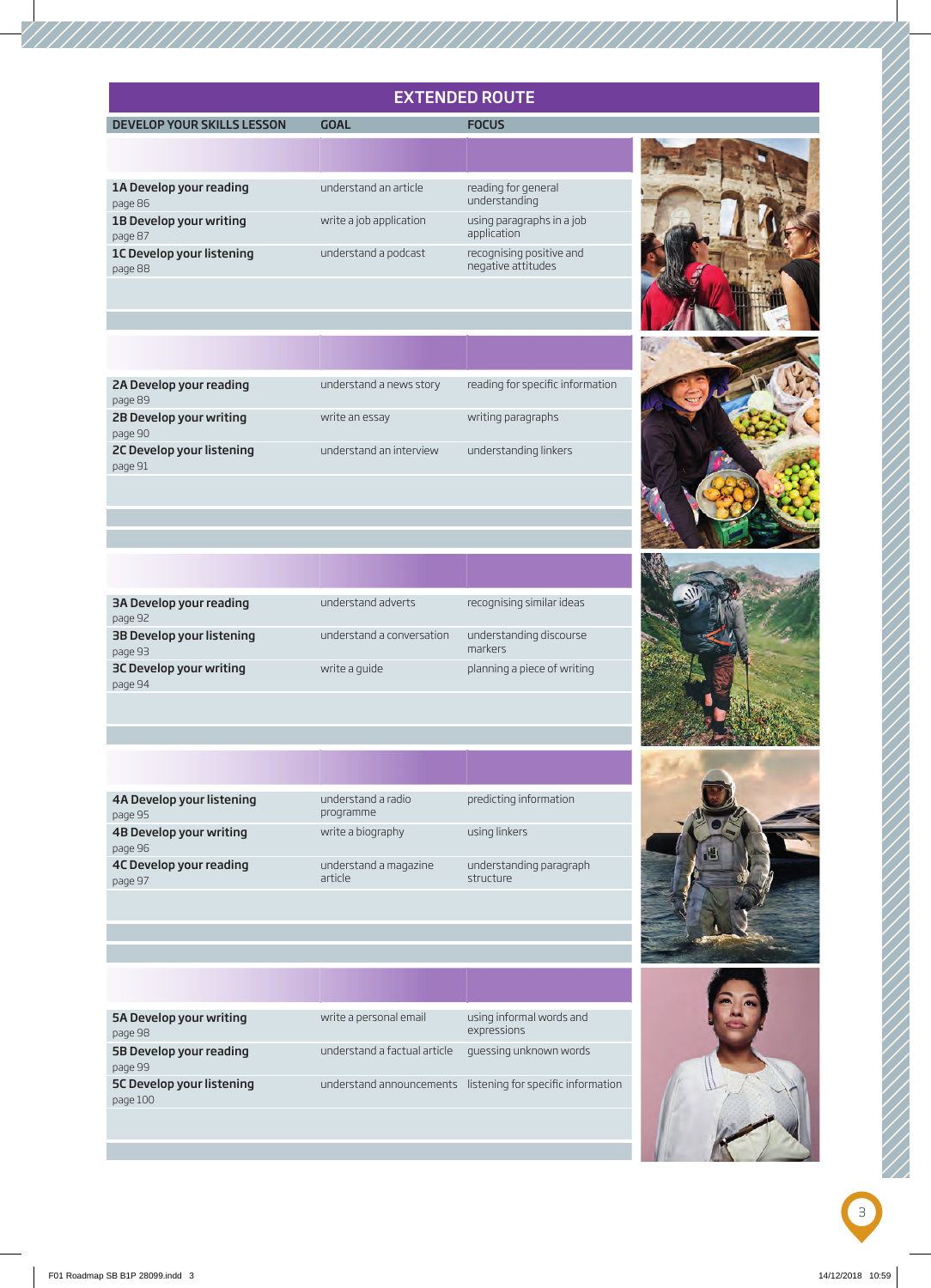|            | <b>Contents</b>                                                                  |                                                              |                                                        | <b>FAST-TRACK ROUTE</b>                        |                                           |
|------------|----------------------------------------------------------------------------------|--------------------------------------------------------------|--------------------------------------------------------|------------------------------------------------|-------------------------------------------|
|            | <b>MAIN LESSON</b>                                                               | <b>GRAMMAR/FUNCTION</b>                                      | <b>VOCABULARY</b>                                      | <b>PRONUNCIATION</b>                           | <b>SPEAKING GOAL</b>                      |
|            | <b>UNIT6</b><br>page 46                                                          |                                                              |                                                        |                                                |                                           |
| <b>6A</b>  | Life without<br>page 46                                                          | second conditional                                           | everyday activities                                    | contractions                                   | discuss hypothetical<br>situations        |
| 6B         | A difficult choice<br>page 48                                                    | structures for giving advice                                 | describing bad behaviour connected speech<br>and crime |                                                | ask for and give advice                   |
| <b>6C</b>  | Take action!<br>page 50                                                          | question tags                                                | environmental issues                                   | intonation in question plan a campaign<br>tags |                                           |
| <b>6D</b>  | <b>English in action</b><br>page 52                                              | make and respond to<br>requests                              |                                                        |                                                | make and respond to<br>requests           |
|            | Check and reflect page 53 $\bigcirc$ Go online for the Roadmap video.            |                                                              |                                                        |                                                |                                           |
|            | Communication game: Cross the lake (Units 5-6 review) page 148                   |                                                              |                                                        |                                                |                                           |
|            | <b>UNIT7</b><br>page 54                                                          |                                                              |                                                        |                                                |                                           |
| <b>7A</b>  | New skills<br>page 54                                                            | modal verbs: ability                                         | skills and abilities                                   | weak forms                                     | discuss study options                     |
| 7B         | Life events<br>page 56                                                           | past perfect                                                 | milestones                                             | contractions                                   | talk about life events                    |
| 7C         | Trip of a lifetime<br>page 58                                                    | expressing purpose                                           | outdoor equipment                                      | weak forms                                     | decide what to take on a trip             |
| <b>7D</b>  | English in action<br>page 60                                                     | ask for information                                          |                                                        |                                                | ask for information                       |
|            | Check and reflect page $61$ 0 Go online for the Roadmap video.                   |                                                              |                                                        |                                                |                                           |
|            | <b>UNIT8</b><br>page 62                                                          |                                                              |                                                        |                                                |                                           |
| <b>8A</b>  | <b>Changing rules</b><br>page 62                                                 | modal verbs: obligation and<br>necessity                     | multi-word verbs                                       | contractions                                   | talk about rules                          |
| <b>8B</b>  | Who says I can't?<br>page 64                                                     | passives: present and past                                   | comment adverbs                                        | weak forms                                     | talk about someone's life                 |
| <b>BC</b>  | Natural world<br>page 66                                                         | non-defining relative clauses geographical features          |                                                        | wh-                                            | describe and recommend<br>places          |
| <b>8D</b>  | <b>English in action</b><br>page 68                                              | make excuses and apologise                                   |                                                        |                                                | make excuses and apologise                |
|            | Check and reflect page 69 $\bigcirc$ Go online for the Roadmap video.            |                                                              |                                                        |                                                |                                           |
|            |                                                                                  | Communication game: Roadmap race (Units 7-8 review) page 149 |                                                        |                                                |                                           |
|            | <b>UNIT9</b><br>page 70                                                          |                                                              |                                                        |                                                |                                           |
| <b>9A</b>  | <b>Shopping</b><br>page 70                                                       | the passive: all tenses                                      | shopping                                               | word stress                                    | discuss and suggest improve-<br>ments     |
| 9B         | What if ?<br>page 72                                                             | third conditional                                            | strong and weak<br>adjectives                          | contractions                                   | tell a story                              |
| <b>9C</b>  | Is it art?<br>page 74                                                            | short responses with so,<br>neither/nor, too/either          | describing art                                         | connected speech                               | express agreement and<br>disagreement     |
| <b>9D</b>  | <b>English in action</b><br>page 76                                              | make complaints                                              |                                                        |                                                | make complaints                           |
|            | Check and reflect page 77 $\bigcirc$ Go online for the Roadmap video.            |                                                              |                                                        |                                                |                                           |
|            | <b>UNIT 10</b><br>page 78                                                        |                                                              |                                                        |                                                |                                           |
| <b>10A</b> | Education                                                                        | reported statements                                          | education                                              | contractions                                   | report opinions                           |
| 10B        | page 78<br><b>Green cities</b>                                                   | verb patterns                                                | suggestions and<br>improvements                        | weak forms                                     | talk about improving your<br>town or city |
| <b>10C</b> | page 80<br>What's in a job?                                                      | reported questions                                           | work activities                                        | intonation in direct<br>and reported questions | report the results of a survey            |
| <b>10D</b> | page 82<br>English in action                                                     | ask and answer interview<br>questions                        |                                                        |                                                | ask and answer interview<br>questions     |
|            | page 84<br>Check and reflect page 85 $\bigcirc$ Go online for the Roadmap video. |                                                              |                                                        |                                                |                                           |
|            | Communication game: Keep talking (Units 9-10 review) page 150                    |                                                              |                                                        |                                                |                                           |
|            | Grammar bank page 116                                                            | Vocabulary bank page 136                                     | Communication bank page 151                            |                                                | Irregular verbs page 160                  |

4